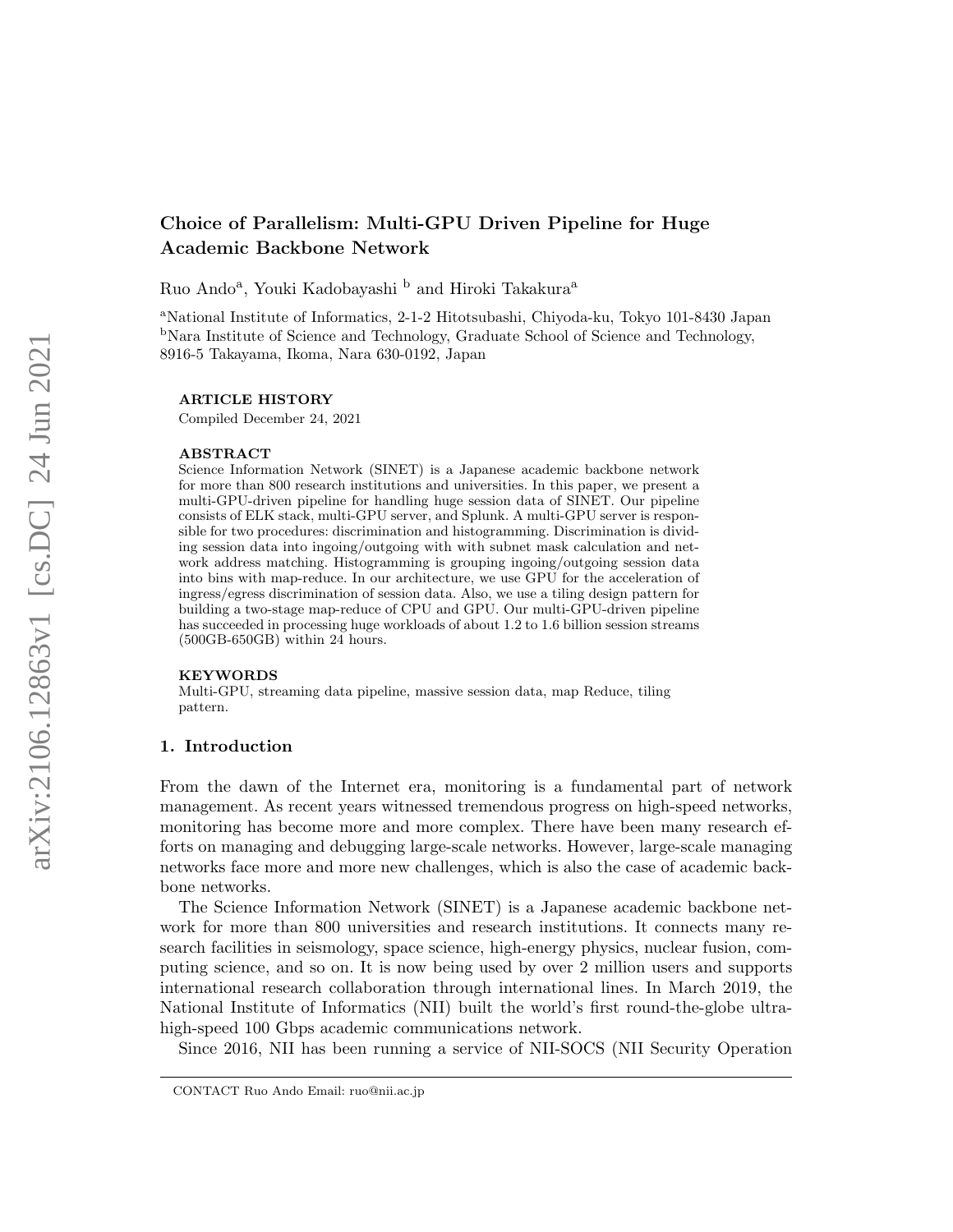Collaboration Services). Our team of NII-SOCS has deployed a security monitoring system consists of PA-7080, Elasticsearch, Splunk, and NVidia Multi-GPU server. We introduce our system and some operational experience of handling massive session data ranging from 400,000,000 to 800,000,000 per day in this talk. During the four years of 2016-2019, We have faced many challenges regarding several hosts, protocol proliferation, probe placement technologies, and security incident response.

Our system's main feature is multi-GPU accelerated time-series monitoring of SINET's huge session data in ELK Stack. The important insight we have obtained is that GPU's massively parallel processing power enables us to overcome conventional bottlenecks of multi-core CPU and horizontally scalable systems such as Hadoop, Spark, and so on. Three key technologies of our system are as follows:

- We propose a new application of direct NVMe access driven by sliced scroll for huge data pagination of Elasticsearch. In our application, each task assigned with a unique scroll ID directly accesses NVMe SSD with LBA calculation corresponding to the size of slice and JSON object. Besides, direct NVMe access is driven by a sliced scroll with the 1-1 correspondence between slice and task. By doing this, our application can eliminate READ latency tremendously while evading the implementation and deployment cost. In an experiment, we have adopted the SPDK perf tool and measured READ/WRITE latency in huge data pagination of Elasticsearch. Specifically, READ latency reduction leads to a significant performance improvement in huge JSON object parsing. It turned out that our SPDK based parser application can speed up the processing time compared with one of native Linux threads by ranging from x12.47 to x26.21 with the drastic reduction of reading latency.
- Parallel CUDA Thrust API invocation on multi GPUs. We leverage CUDA Thrust API for rapid time-series generation from histogramming huge session data in Elasticsearch. CUDA Thrust is a high-performance API for histogramming session data with automatic parameters such as block and grid size. In our experience, Thrust usually outperforms the naive GPU kernel implementation without tidy parameter selection. Besides, Thrust API can run in parallel on a separate GPU. Approximately, we can enjoy the massive parallelism of N (Pthreads) \* M (CUDA threads) multithreading with the combination of traditional raw thread and GPU threads.
- Highly concurrent container and raw threads. Grouping session data generate time-series data in our system into bins of milliseconds. Approximately, the granularity of histogramming is around  $86,000,000$   $(60 \ 60 \ 24 \ 1000 = 86400000)$ . For the rapid insertion of the fine-grained histogram data, we use a highly concurrent container, a concurrent vector of Intel Threading Building Block (TBB). We give up using a concurrent hash map, which suffers serious slowdown by lock contention. Instead, We adopt the concurrent vector. Key-value can be represented by using the defining namespace such as  $X1$ <sub>i</sub>timestamp<sub>i</sub>,  $X1$ <sub>i</sub>count<sub>i</sub> and X2¡timestamp¿ and X2¡bytes¿. Also, hashmap Y1¡timestamp, counts¿ and Y2; timestamp, bytes<sub>i</sub> are adopted.

To address the need for faster processing at scale, a multi-core CPU contains as many as 32-48 cores. But even the use of multi-core CPUs deployed in large clusters of servers can make sophisticated analytical applications unaffordable for all but a handful of organizations. An alternative and cost-effective way to address the compute performance bottleneck today is the general-purpose graphics processing unit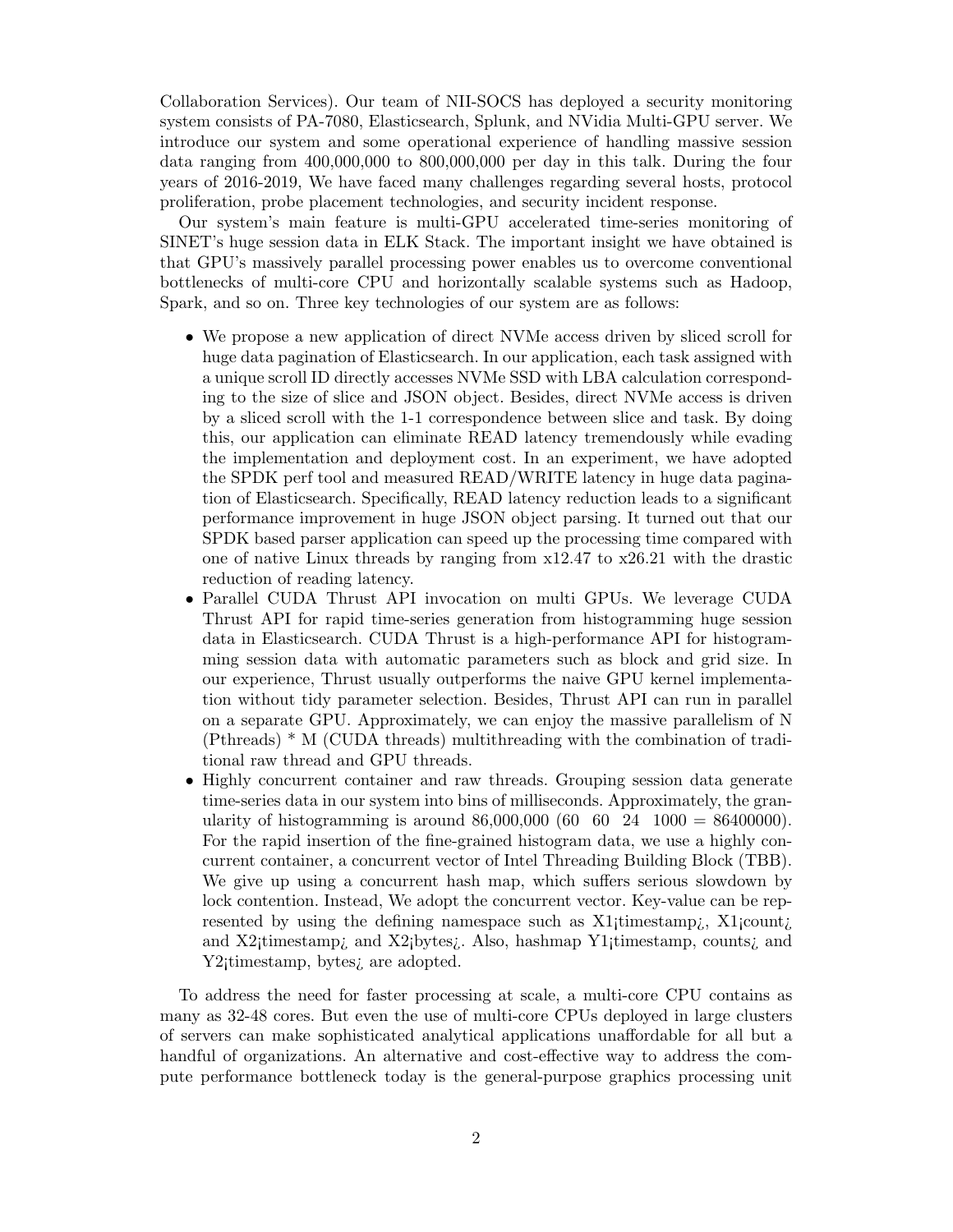(GPU). GPUs are capable of processing data up to 100 times faster than configurations containing CPUs alone. The reason for such a dramatic improvement in their massively parallel processing capabilities, with some GPUs containing nearly 6,000 cores upwards of 200 times more than the 32 to 48 cores found in today's most powerful CPUs. We leverage multi-GPU efficiency in terms of massive threads for speeding up the pipeline processing huge session data.

# 2. Choice of PARALLELISM

For handling huge session data on our pipeline, we adopt different kinds of parallelism. Our key finding is that choosing the appropriate parallelism level on each phase of the pipeline is important. Figure 1 depicts our choice of parallelism with the constraints shown in the left part. We have adopted four kinds of parallelism: machine level, process level, thread-level, and vector level. In this section, we introduce Thrust Template Library (vector level), Intel TBB (thread level), and POSIX Pthreads (thread level).



Figure 1. Choice of parallelism for different constraints with different mechanisms.

#### 2.1. Vector level parallelism - CUDA THRUST

Thrust is a C++ template library, both implementing and facilitating the implementation of parallel algorithms. Thrust's syntax resembles the Standard Template Library (STL), making it easy for seasoned C++ programmers to transition to parallel programming without going through the process of mastering complex tools like CUDA. Data in Thrust are stored in two types of vectors, which are functionally equivalent to the STL vector template class:

- (1) host vector. For data residing in host memory.
- (2) device vector. For data residing in device memory.

The novelty about using these vector types is that data transfer between the host and the device or vice versa is implemented by overloading the assignment operator. Thrust provides efficient implementations for many important algorithms which can be used as building blocks. To problem solutions. These including sorting, scanning, subset selection, and reduction implementations. Not only does Thrust boost programmer productivity and program readability and maintenance, but it can also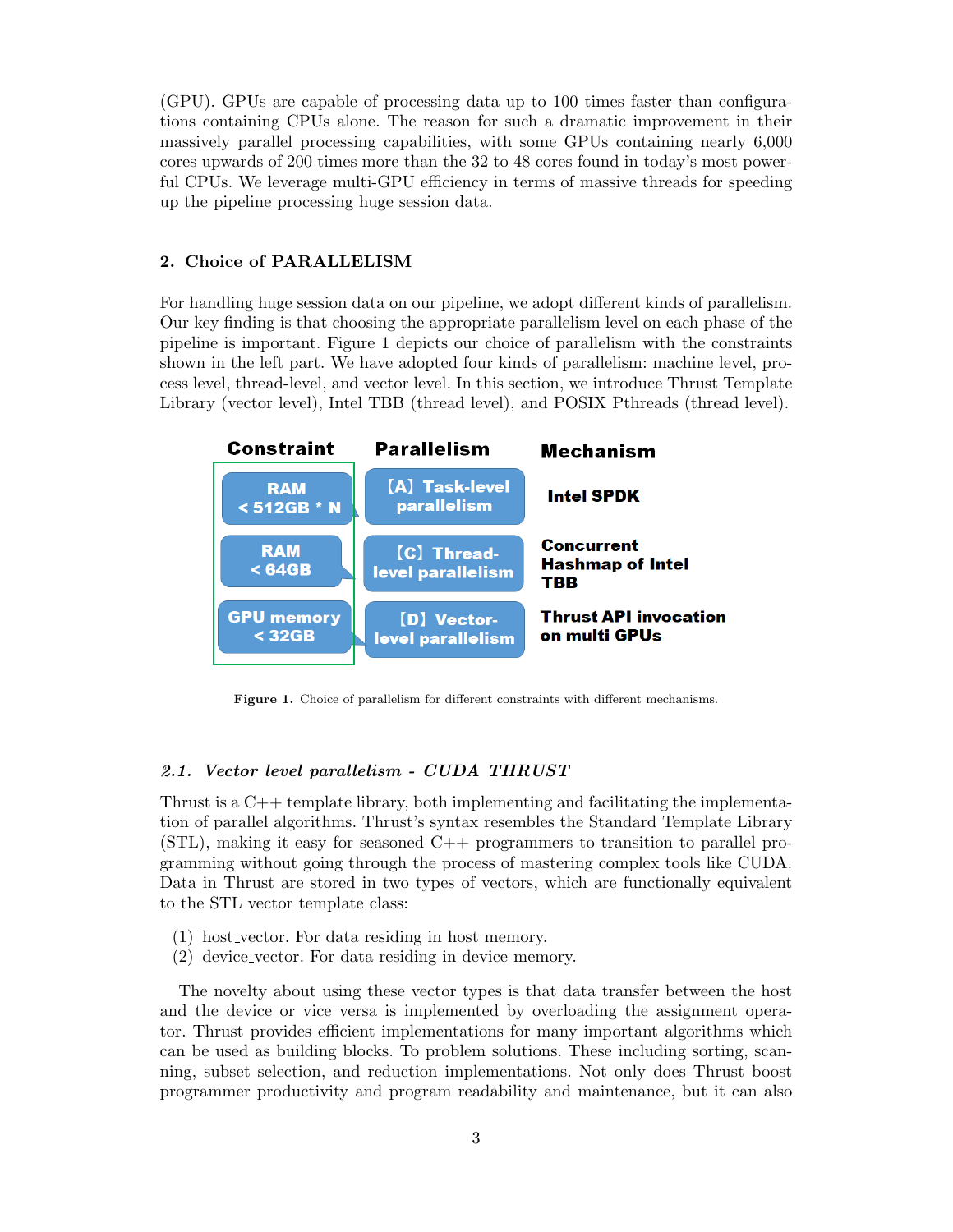boost performance because it can adjust the execution configuration to the available GPU capabilities and resources. These algorithms fall into five categories.

- (1) Transformations.
- (2) Sorting and searching
- (3) Reductions
- (4) Scans/prefix-sums
- (5) Data management/manipulation

Transformations operate an input sequence by applying a supplied operation on each element. Contrary to reduction, the produced output is equal to size (in terms of granularity) to the input.

#### 2.2. Thread level parallelism - INTEL TBB

Intel Threading Building Blocks (TBB) offers a rich and complete approach to expressing parallelism in a  $p++$  program. It is a library that helps you leverage multi-core processor performance without having to be a threading expert. Threading Building Blocks is not just a threads-replacement library; it represents a higher-level, task-based parallelism that abstracts platform details and threading mechanisms for performance and scalability. Highly concurrent containers are very important because standard Template Library (STL) containers generally are not concurrency-friendly, and attempts to modify them concurrently can easily corrupt the containers. As a result, it is standard practice to wrap a lock (mutex) around STL containers to make them safe for concurrent access by letting only one thread operate on the container at a time. But that approach eliminates concurrency and thus is not conducive to multi-core parallelism. Intel Threading Building blocks provide highly concurrent containers that permit multiple threads to invoke a method simultaneously on the same container. At this time, a concurrent queue, vector, and hash map are provided.

- (1) concurrrent queue
- (2) vector
- (3) hashmap

All of these highly concurrent containers can be used with this library, OpenMP, or raw threads.

### 3. Coordinated Batch Processing

To handle huge workloads of session data, we apply coordinated batch processing. Coordinated batch processing is essential as our workloads increase. Coordinated batch processing is vital to pull multiple outputs back together in order to generate some sort of aggregated output.

The most canonical example of this aggregation is the reduced part of the mapreduce pattern. It is easy to see that the map step is an example of sharding a work queue. The reduce step is an example of coordinated processing that eventually reduces a large number of outputs down to single aggregate response. However, there are many different aggregate patterns for batch processing, and this chapter discusses a number of them in addition to real-world applications.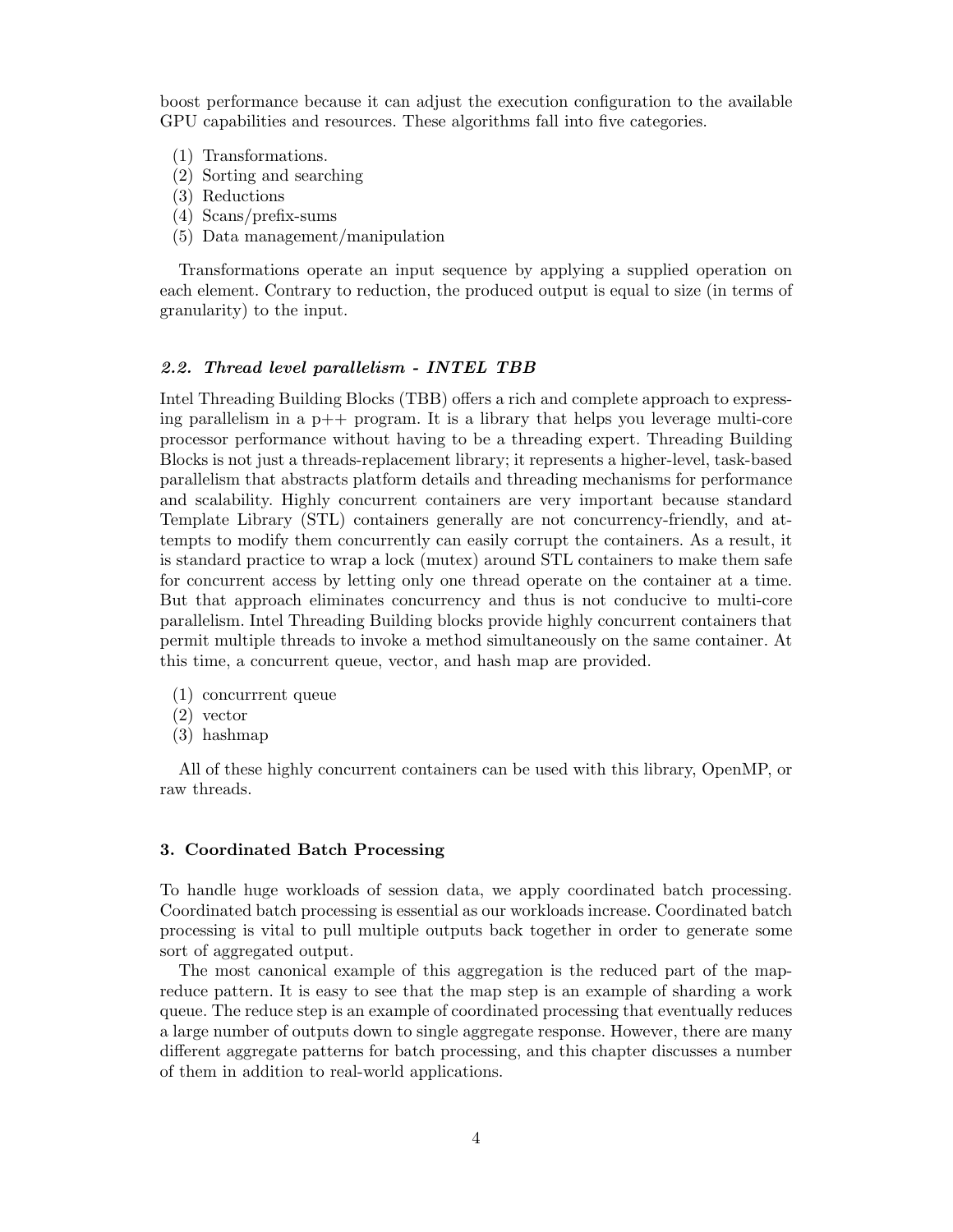Figure 2 depicts our coordinated batch processing. Before proceeding to the mapreduce phase, each workload (chunk) of session data is discriminated and marked as ingoing/outgoing.



Figure 2. Coordinated batch processing. Before the Map stage, each chunk in the work queue is discriminated against as ingoing/outgoing.

# 3.1. Work Queue

We adopt a work queue, which is the basic form of our pipeline. In Figure 3, work queue management runs in batch processing. In the view of concurrency, coordinated batch processing is a typical example because it can frequently happen regardless of The right side of Figure 3 shows discriminator threads by which each piece of work is independent of each other and can be processed without interactions. The main purpose of the work system's design is to ensure that each chunk of work is processed within a certain amount of time.

# 3.2. Threads for traffic direction discrimination with CIDR MATCH

In general, traffic direction discrimination is essential to preprocess. Before the stage of Map Reduce, session data should be discriminated against to outgoing or ingoing. Algorithm 1 depicts steps of direct discrimination. This algorithm is implemented in discriminator threads discussed in the previous section. The final goal of this algorithm is to mark ingoing/outgoing to each chunk of session data. At line 6 and 7, we obtain a bit sequence of source I.P. address session data (S.B.) and SINET address range (C.B.). Consequently, if S.D. is equal to C.B., the direction of the chunk is outgoing. Instead of matching S.D. to C.B., we use minus at line 8. Finally, if the result equals to 0, we mark the chunk outgoing. If the result equals 1, we mark the chunk ingoing.

Figure 4 depicts the steps of Algorithm 1, in the lower part of FIGURE 2, source I.P. address and I.P. address range of SINET is translated to a 32-bit sequence. Then, bit matching is done by a minus operation. In the implementation, we use CUDA Thrust template library discussed in the following section.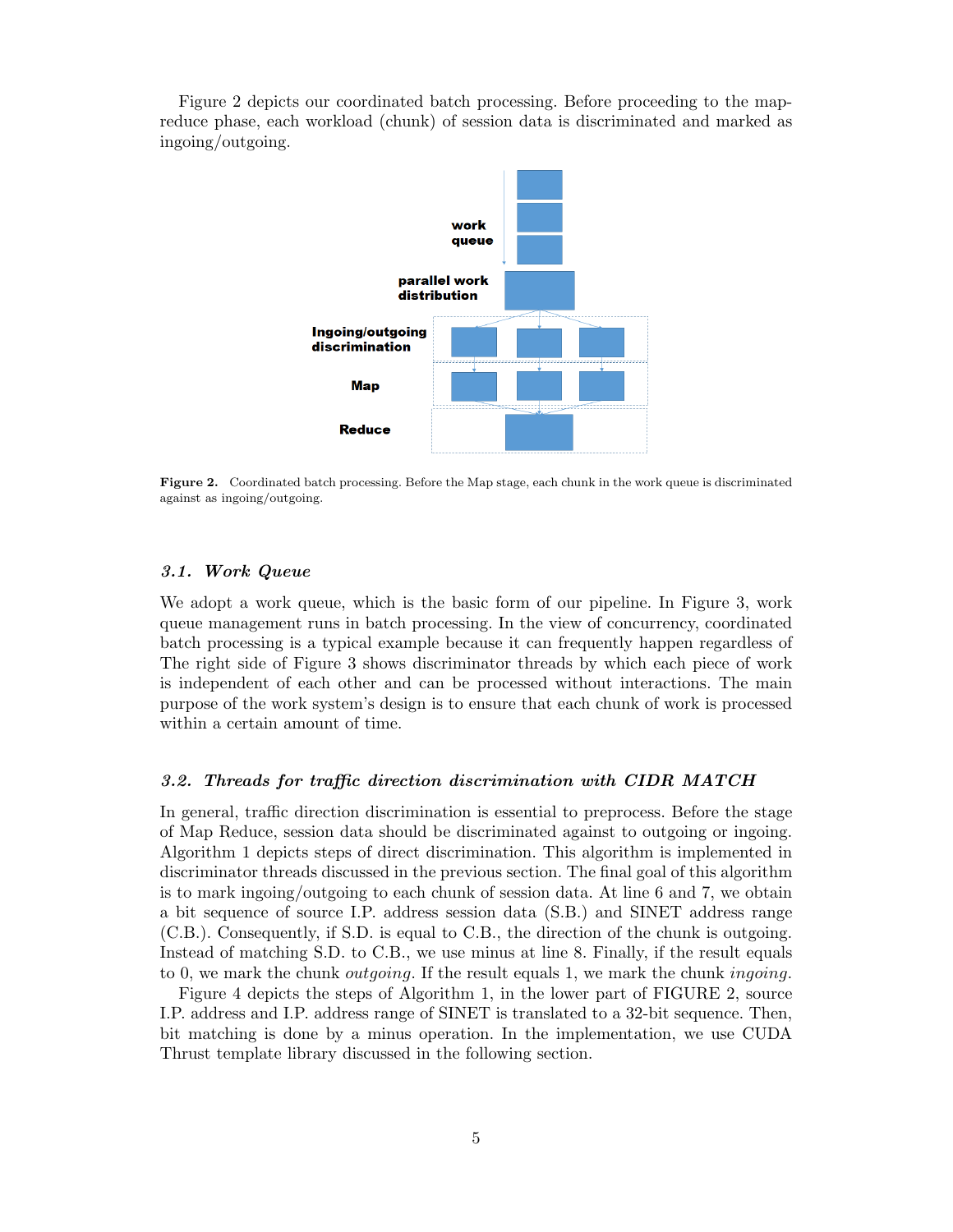

Figure 3. The main purpose of the work system's design is to ensure that each chunk of work is processed within a certain amount of time.

Algorithm 1 session ingoing/outgoing discrimination

- 1: INPUT: chuncks of session data / CIDR list
- 2: OUTPUT: chuncks of ingoing session data
- 3: while chunk in workqueue is not EMPTY do
- 4: CIDR notation =  $Y.Y.Y.Y/Z$
- 5: source IP notation  $=$  X.X.X.X/Z
- 6:  $SB = \text{bitmask}(X.X.X.X, Z)$
- 7:  $CB = \text{bitmask}(Y.Y.Y.Y,Z)$
- $8:$  result = SB CB
- 9: if  $result == 0$  then
- 10: mark(chunk, outgoing)
- 11: else

```
12: mark(chunk, ingoing)
```

```
13: end if
```

```
14: end while
```
# 3.3. TASK DECOMPOSITION

If we want to transform code into a concurrent version, there are two ways. The first one is data decomposition, in which the program copes with a large collection of data and can compute every chunk of the data independently. The second one is task decomposition, in which the process is partitioned into a set of independent tasks that threads can execute in any order. Data decomposition has some drawbacks. For example, the size of divided session data files varies according to the situation in which the data is retrieved. The amount of session data changes ranging from 1,200,000,000 to 1,600,000,000. Besides, each divided process is NOT homogeneous. Four threads are working based on task-based decomposition and can handle massive threads for large session data files without considering tidy parameter selection in adopting data decomposition. Assume that we have 4 (the number of GPUs) threads, and each thread and each thread is associated with one session data file chunk. By doing this, Our system can take advantage of dynamic scheduling for coping with a variety of kinds and sizes of divided session data files. It consists of two thread sets: a master thread that enqueues the session data file's name and a worker thread that processes each session data file. The master thread enqueues the list of chunks of a session data file and passes it to the worker thread. More specifically, the master thread traverses the session data file directory and enqueues the file name. When the queue is full, the master thread waits until the worker thread processing packets consumes a file name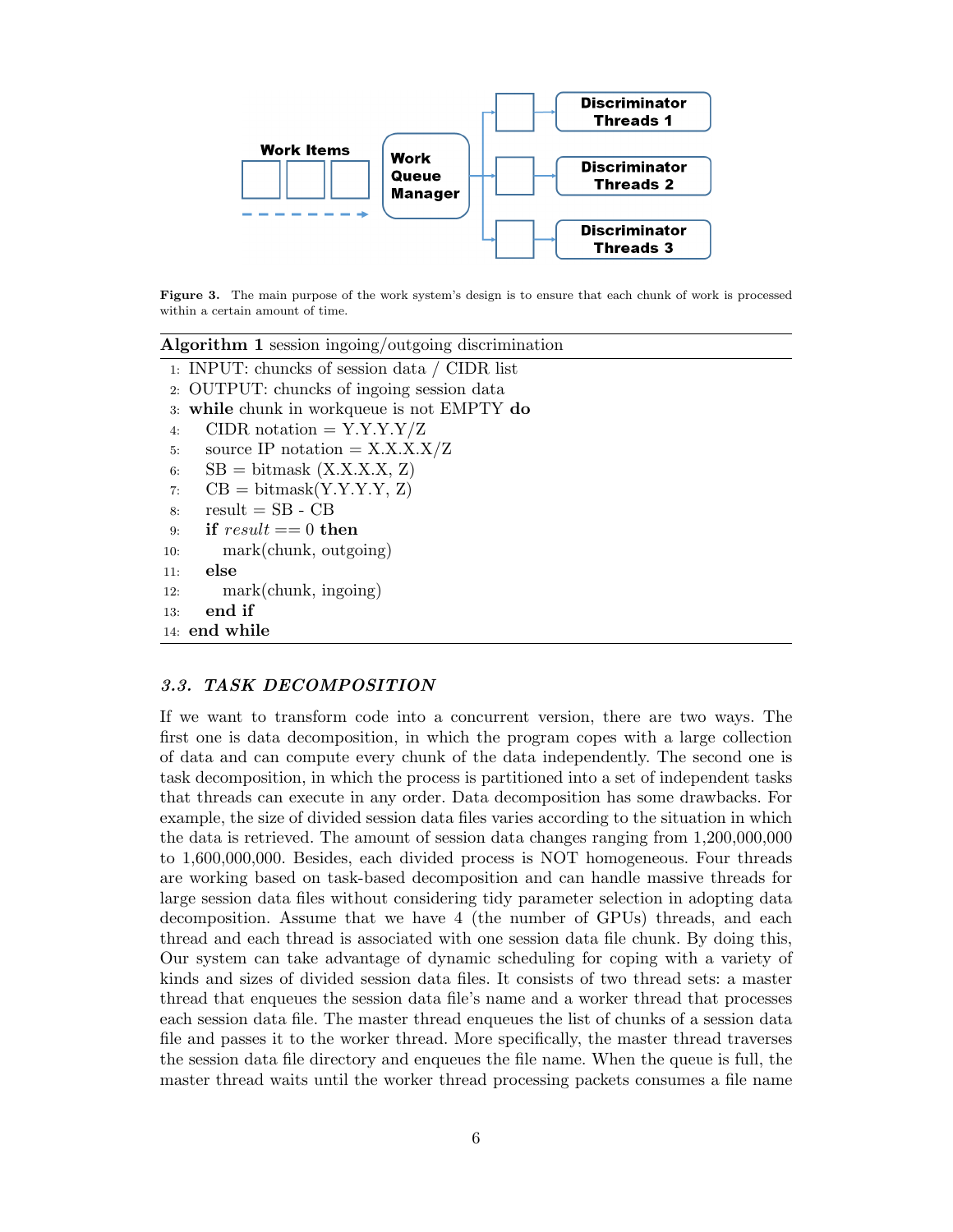

Figure 4. Ingoing/outgoing session discrimination by bitmasking.

and removes it from the queue.

### 4. Two-stage Map-Reduce with tiling pattern

We use a tiling pattern for two-stage Map Reduce, as shown in Figure 5. Tiling is dividing a process into a set of parallel tasks of a suitable granularity. Tiling can include multiple steps on a smaller part of a problem instead of running each step on the whole problem one after the other. Tiling can lead to dramatic performance increases when a whole problem does not fit in the cache. Tiling can be applied using either a static decomposition or a divide-and-conquer strategy under programming models supporting fork-join.

### 4.1. Map

The basic concept of Map is (1) taking a collection of data and (2) associating a value with each item in the collection. Consequently, a collection of key-value pairs is generated by matching each input element with some related value. Also, the number of collections by mapping operation should be equal to the number of input data items in the collection. In the view of concurrency, it is important that pairing up keys and values are independent for each input in the collection.

### 4.2. Reduce

The basic concept of reducing is reducing or merging several different outputs from the map phase into a single output. Reduce operation yields the representative data required to produce the answer to the batch computation under processing by reducing the data from the data item. Similar to the map phase, a range of input should be equal to the one of output. Besides, the reduce phase can be repeated as many or as few times as required in order to yield the output down to a single value over the entire data set. In the view of concurrency, coordinated batch processing is a typical example because it can frequently happen regardless of the number of inputs split up.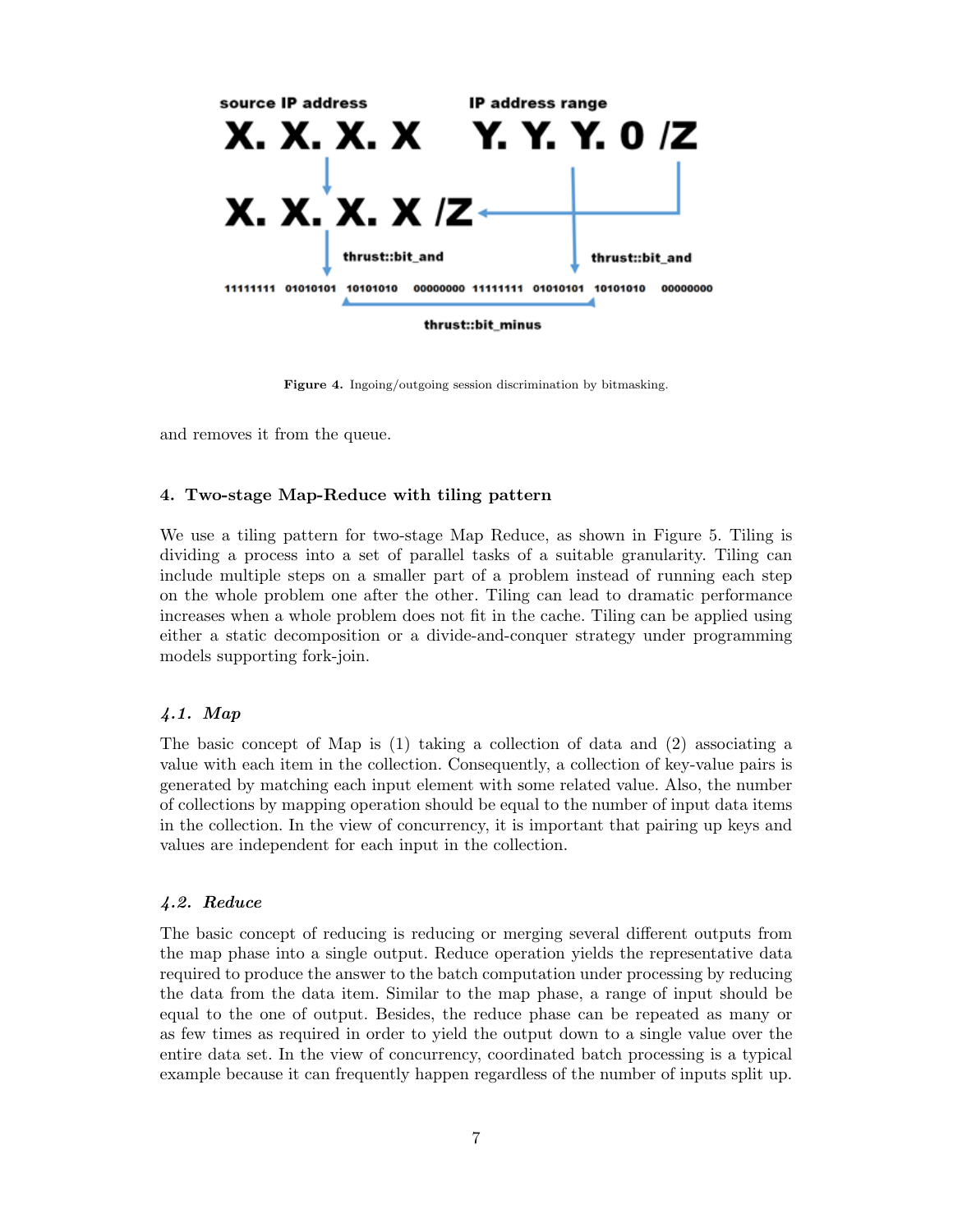In this sense, it is similar to join, grouping together the parallel output of different batch operations.



Figure 5. Tiling pattern for two-stage map-reduce of GPU and CPU.

# 4.3. Pairwise Reduction Pattern with GPU

A common way to accomplish parallel addition using GPGPU is pairwise reduction. In pairwise reduction, a chunk contains a pair of elements (key-value). A thread sums two elements to yield one partial result. These intermediate results are stored in-place in the original input vector. Then, new values (sums) are used to input for summing in the next generation. For each iteration, the number of input values halves, which results in a final sum figured out when the length of the output vector reaches one. The parallel reduction is one of the most popular parallel patterns. The output of histogramming is Map such as  $\mu$  itimestamp, count; and  $\mu$  itimestamp, bytes; Once the session data is loaded into device memory, histogramming can be executed on GPU. In this step, we use the CUDA Thrust template library. Thrust is a  $C_{++}$  template library for CUDA based on the Standard Template Library (STL). Thrust allows you to implement high-performance parallel applications with minimal programming effort through a high-level interface that is fully interoperable with CUDA C. Thrust provides a rich collection of data-parallel primitives such as scan, sort, and reduce, which can be composed together to implement complex algorithms with concise, readable source code. By describing your computation in terms of these high-level abstractions, you provide Thrust with the freedom to select the most efficient implementation automatically. As a result, Thrust can be utilized in rapid prototyping of CUDA applications, where programmer productivity matters most, and in production, where robustness and absolute performance are crucial. We use cudaSetDevice(i), which sets the device as the current device (i) for the calling host thread. The key point here is that GPU device I.D. is corresponding to thread I.D. by taking the argument of cudaSetDevice for thread id. The result A and d B are stored in local memory for each thread. As shown in the upper side of Figure 4, CUDA Trust API is invoked in each Pthread in parallel. At line 8, cudaSetDevice is invoked to assign GPU to the reduction operation. We use cudaSetDevice(i), which sets the device as the current device for the calling host thread. The key point here is that GPU device I.D. corresponds to thread I.D.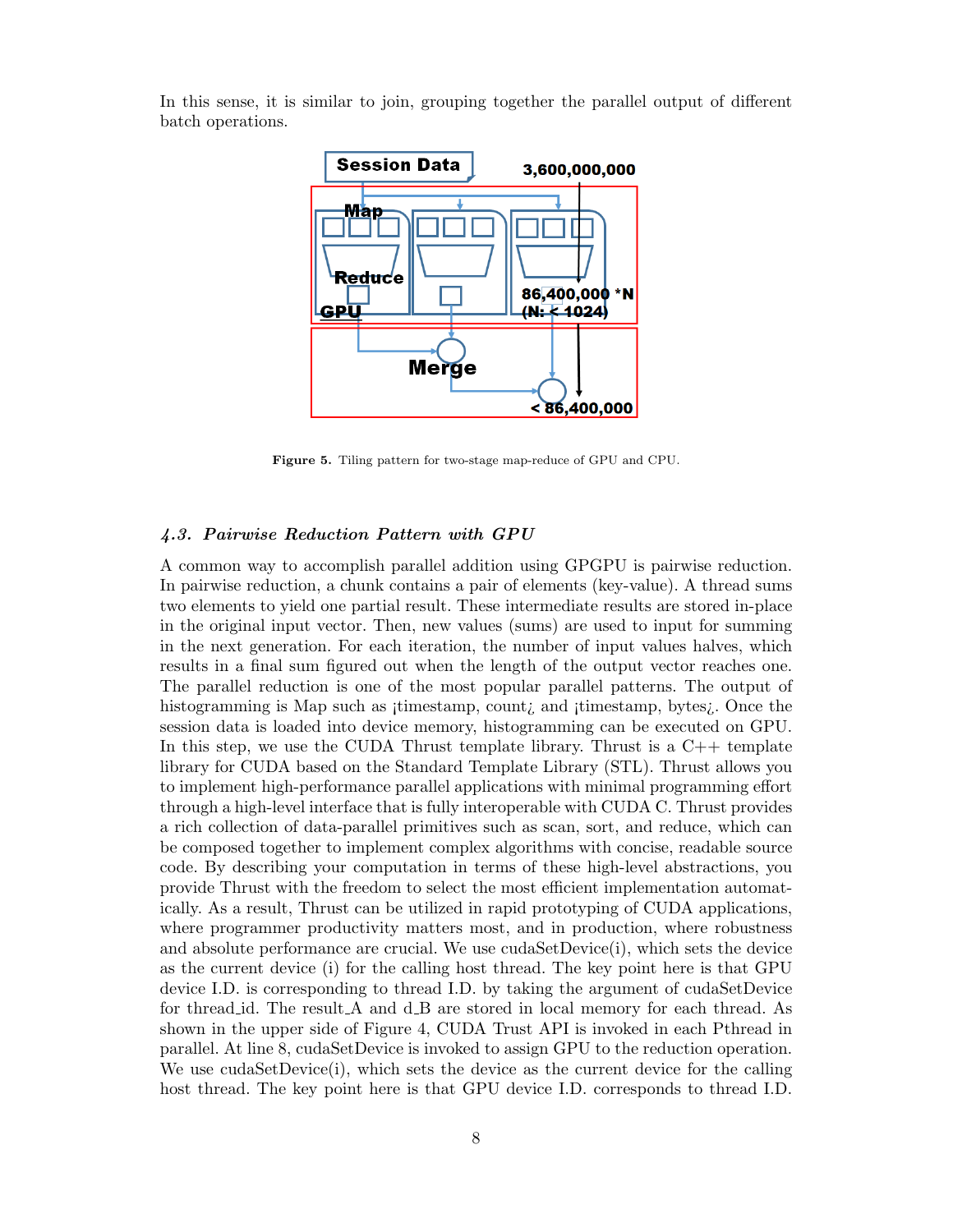by taking the argument of cudaSetDevice for thread id. The results d<sub>A</sub> and d<sub>B</sub> are stored in local memory for each thread.

# 4.4. Merge Scatter Pattern with CPU

The merge scatters pattern, associative and commutative operators are provided for merging elements in case of a collision. With the nature of this pattern, scatter could occur in any order. Therefore, both associative and commutative properties are required. An example that uses addition as the merge operator is shown in Figure 4. It is straightforward to adopt a merge scatter pattern to implement histograms with the adding operation. The interval length of aggregation of our system is a millisecond. Approximately, the granularity of histogramming is around  $86,000,000$  (60  $*$  60  $*$  24  $*$  $1000 = 86,400,000$ . It is difficult to evade lock contention to store  $86,000,000$  key-value into a hash map in parallel from our experience. We give up using the concurrent hash map, which is affected by lock contention. Instead, key-value can be represented by using the defining namespace such as  $X1$ <sub>i</sub>timestamp<sub>i</sub>,  $X1$ <sub>i</sub>count<sub>i</sub> and  $X2$ <sub>i</sub>timestamp<sub>i</sub> and X2¡bytes¿. Containers provided by Intel TBB offer a much higher level of concurrency via one or both of the following methods:

Multiple threads operate on the container by locking only those portions they really need to lock. As long as different threads access different portions, they can proceed concurrently. Different threads account for and correct for the effects of other interfering threads.

Notice that highly-concurrent containers come at a cost. They typically have higher overheads than regular STL containers. Operations on highly-concurrent containers may take longer than for STL containers. Therefore, using highly-concurrent containers when the speedup from the additional concurrency enables outweighs their slower sequential performance. A concurrent vector  $\langle T \rangle$  is a dynamically growable array of T. It is safe to grow a concurrent vector while other threads are also operating on elements of it or even growing it themselves.

### 5. Experimental Result

#### 5.1. Dataset Description

The PA-7000 Series is powered by a scalable architecture for the purpose of applying the appropriate type and volume of processing power to the key functional tasks of networking, security, and management.

The Session data format is shown in Table 1. No.1 - 9 is concerned about TCP/IP packet header. NO 19-23 is retrieved to generate statistics. Particularly, No.12 (application) and No.17 (category) are inspected in detail.

Concerning traffic volume, we observe about 1.5-1.7 billion sessions per day on weekdays. On weekends or holidays, we observe 1.2-1.4 billion sessions per day. Table 2 shows the session data volume on  $02/19/2021$  and  $02/20/2021$  observed in SINET.

#### 5.2. Performance Measurement

In the experiment, we use a rack server of Dell(TM) PowerEdge(TM) PE C4140 with 96 core CPUs and 4 GPUs. CPU is Intel(R) Xeon(R) Platinum 8160 CPU @ 2.10GHz.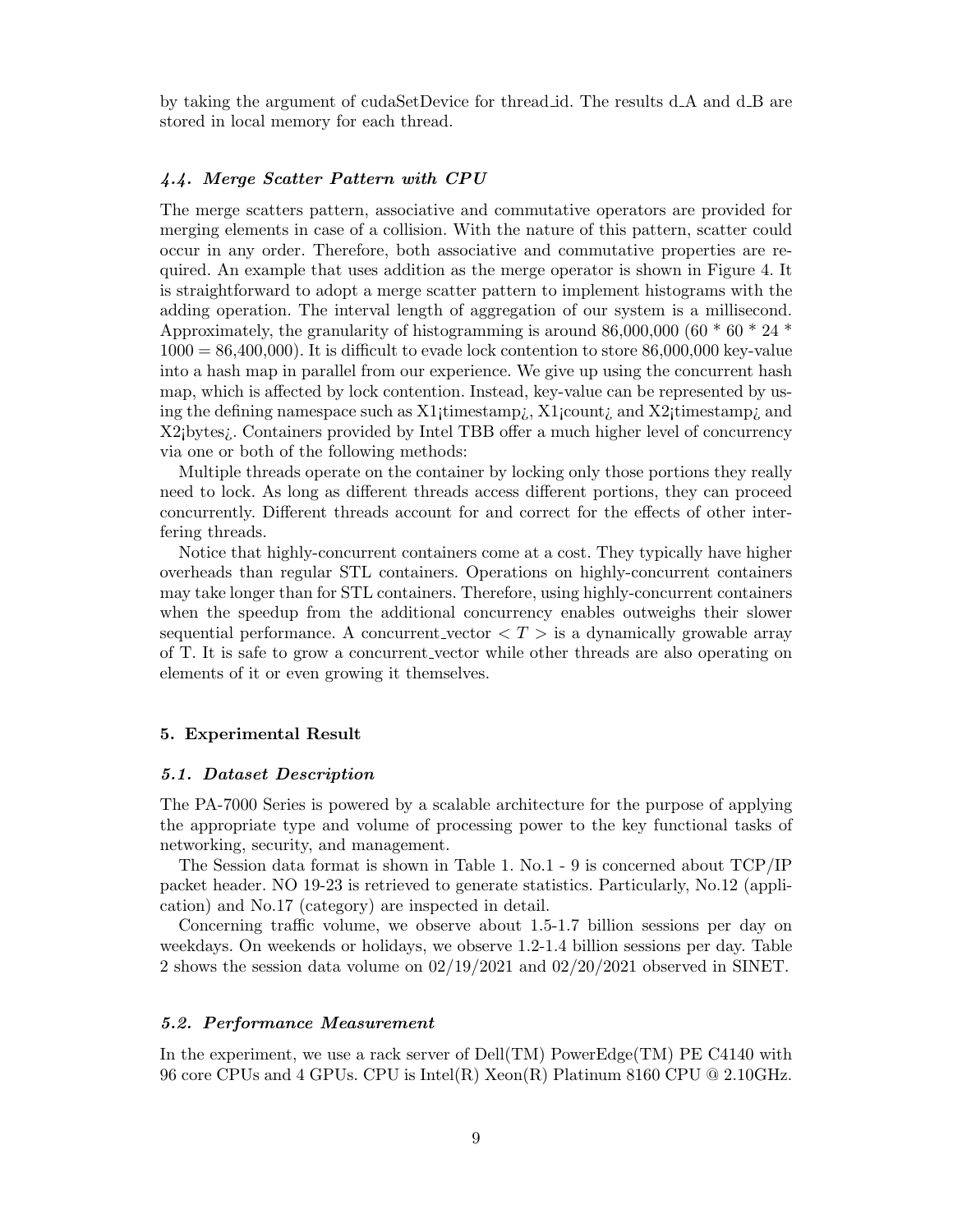Table 1. PA-7080 data description

| N <sub>o</sub>  | item name          | value                   |
|-----------------|--------------------|-------------------------|
| $\overline{1}$  | capture_time       | 2018/01/01 00:00:00.000 |
| $\overline{2}$  | generated_time     | 2018/01/01 00:00:00     |
| $\overline{3}$  | start_time         | 2018/01/01 00:00:00     |
| $\overline{4}$  | elapsed_time       | 3                       |
| $\overline{5}$  | source_ip          | XXX.XXX.XXX.XXX         |
| $\overline{6}$  | source_port        | 0                       |
| $\overline{7}$  | src_country_code   | $J\overline{P}$         |
| 8               | destination_ip     | yyy.yyy.yyy.yyy         |
| 9               | destination_port   | 0                       |
| $\overline{10}$ | dest_country_code  | $\overline{NA}$         |
| 11              | protocol           | NA                      |
| 12              | application        | NA                      |
| $\overline{13}$ | subtype            | $\overline{\text{NA}}$  |
| $\overline{14}$ | action             | $\overline{NA}$         |
| 15              | session_end_reason | NA                      |
| 16              | repeat_count       | $\overline{0}$          |
| 17              | category           | $\overline{\text{NA}}$  |
| 18              | packets            | 0                       |
| 19              | packets_sent       | $\overline{0}$          |
| 20              | packets_received   | 0                       |
| 21              | bytes              | 0                       |
| 22              | bytes_sent         | 0                       |
| $\overline{23}$ | bytes_received     | $\overline{0}$          |
| 24              | device_name        | NA                      |

Table 2. SINET session volume on Feb 2021

| Date               | sessions count | ∣ volume |
|--------------------|----------------|----------|
| $02/19/2021$ (Fri) | 1632300495     | 633GB    |
| $02/20/2021$ (Sat) | 1328270546     | 514GB    |

Our PE C4140 has 1.5TB memory. GPU is Tesla V100 PCIe 32GB (NVIDIA Corporation GV100GL),

Table 3 shows Elapsed time of session data ranging from 20,000,000 to 40,000,000 lines. In the best case, a single GPU is 25.4 times faster than a single GPU at line 4 with data chunk size 16 G.B. and 4GPU. Thrust API is fully asynchronous, and the contention may have occurred when we don't apply multi GPU. Single GPU can hardly handle no more than 36 G.B. session data.

In summary, with data chunk size ranging from 16GB to 24GB, multi GPU (4 GPUs) are faster than single GPU by x7.8 (16GB, 3 GPUs), x25.4 (16GB, 4 GPUs), x13.07 (24GB, 3 GPUs) and x10.44 (24GB, 4 GPUs). Concerning data chunk size of more than 36 G.B., a single GPU of Tesla V100 cannot handle the data chunk.

# 5.3. All Sessions of SINET

We first report the temporal pattern of the SINET ingoing/outgoing traffic patterns. Figures 6 and 7 show the traffic volume of session data. Session data is grouped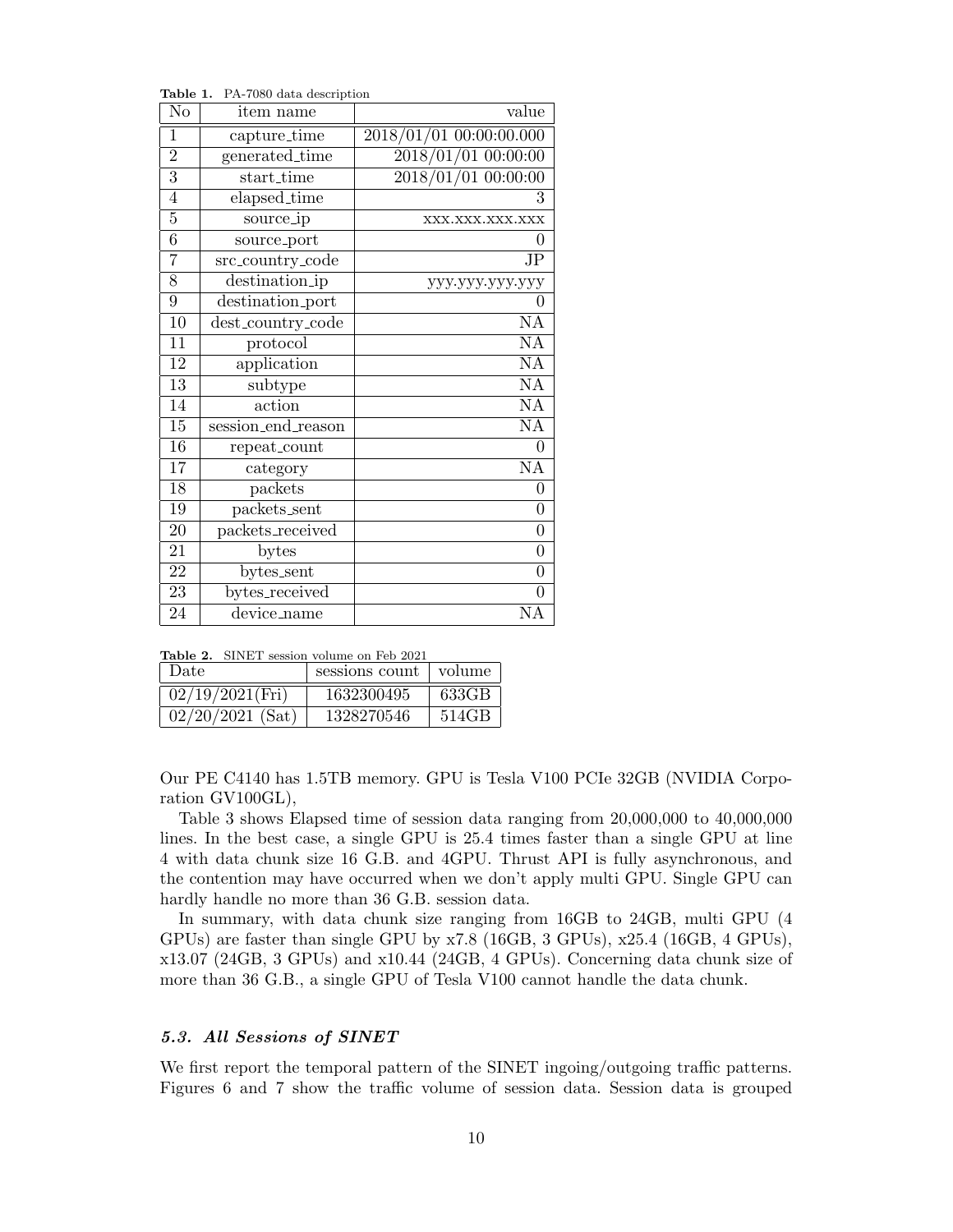| <b>Lable 0.</b> Elapsed three of session data ranging from 20,000,000 to 40,000,000 is |                     |          |  |  |
|----------------------------------------------------------------------------------------|---------------------|----------|--|--|
| 1 GPU                                                                                  | 4 GPU               | Speed Up |  |  |
| chunk size: 4GB (20000000 lines) $*$ 4 = 16GB                                          |                     |          |  |  |
| Elaspsed time (sec)                                                                    |                     |          |  |  |
| single GPU                                                                             | 4 GPUs              |          |  |  |
| 1.0.163212162                                                                          | 0.169472176         |          |  |  |
| 2. 2.017158832                                                                         | 0.169368701         |          |  |  |
| 3. 1.266480964                                                                         | 0.169198073         | x7.8     |  |  |
| 4.4.328394731                                                                          | 0.172328982         | x25.4    |  |  |
| Data size: 6GB (30000000 lines) $*$ 4 = 24GB                                           |                     |          |  |  |
| Elaspsed time (sec)                                                                    |                     |          |  |  |
| single GPU                                                                             | $\overline{4}$ GPUs |          |  |  |
| 5. 0.25455562                                                                          | 0.266662563         |          |  |  |
| 6.1.09780012                                                                           | 0.254225929         |          |  |  |
| 7. 3.405360669                                                                         | 0.263795581         | x13.07   |  |  |
| 8. 2.618192345                                                                         | 0.254559077         | x10.44   |  |  |
| Data size: 9GB (40000000 lines) $*$ 4 = 36GB                                           |                     |          |  |  |
| Elaspsed time (sec)                                                                    |                     |          |  |  |
| single GPU                                                                             | 4 GPUs              |          |  |  |
| 10. 0.334865648                                                                        | 0.344755277         |          |  |  |
| 11. out of memory $\vert 0.337464371$                                                  |                     |          |  |  |
| 12. out of memory                                                                      | 0.335592131         |          |  |  |
| 13. out of memory                                                                      | 0.33519815          |          |  |  |

Table 3. Elapsed time of session data ranging from 20,000,000 to 40,000,000 lines

into one-hour frame bins. In ingoing traffic, we observe a clear diurnal pattern from 01/25/2021 to 01/29/2012. This period is the weekday of the academic campus. On the other hand, 01/30/2021 and 01/31/2021 are weekend, which results in the decrease of traffic and plateau.

# 5.4. AbuseIPDB

Figure 8 and 9 shows the traffic volume of session data of the list of blacklist fetched from AbuseIPDB. AbuseIPDB is a reputable website where system administrators can report information concerning I.P. address which abuses their resources. AbuseIPDB has a backend database of shared I.P. addresses which involved in a malicious activity such as spam, exploit and DDOS attacks, etc. In Figures 8 and 9, we randomly pick up 300 IP addresses by using AbuseIP blacklist API. We observed a drastic traffic increase from 02/07/2021 to 02/08/2021.

# 5.5. GRIZZLY STEPPE

GRIZZLY STEPPE is Russian malicious cyber activity. GRIZZLY STEPPE was designated by the Department Of Homeland Security (DHS) in October 2016. In December 2016, DHS and FBI released an analysis report detailing some of the tools and infrastructure used by adversaries of GRIZZLY STEPPE. In Figures 10 and 11, we obtained 877 IP addresses from US-CERT report of GRIZZLY STEPPE. We observed some traffic increases from  $01/31/2021$  to  $02/13/2021$ . Among these spikes, the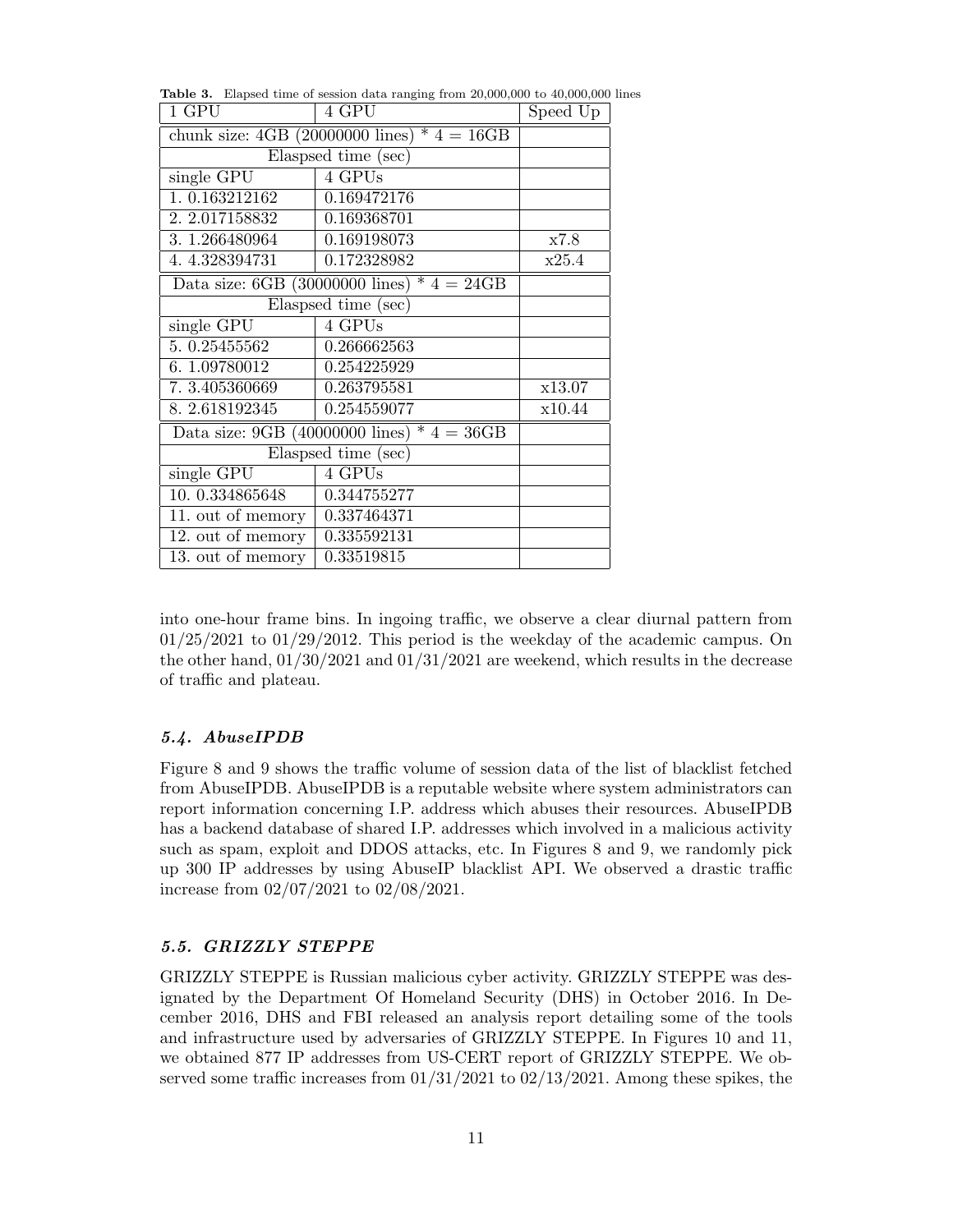

Figure 6. SINET all ingoing sessions.



Figure 7. SINET all outgoing sessions.

number of ingoing sessions on  $02/05/2021$  researched about 40,000 in 10 minutes.

# 6. Related work

Fusco et al. propose a methodology for indexing a large amount of packet data per second by leveraging GPGPU [\[3\]](#page-14-0). Shredder [\[1\]](#page-14-1) leverages GPU for the design of a highperformance content-based chunking framework for supporting incremental storage and computation systems. There have been many research efforts on understanding the traffic pattern of large-scale networks. Particularly, Li et al. propose an empirical analysis of mobile user access pattern of huge cloud storage service [\[4\]](#page-14-2). In [\[5\]](#page-14-3), Wang et al. show mobile traffic patterns of large-scale networks in an urban environment by gathering data in cellular towers. Sandia National Laboratories (SNL) adopts Splunk for managing the Red Sky Supercomputer [\[6\]](#page-14-4). Bianca et al. adopt Splunk for optimizing data analysis with a semi-structured time-series database [\[7\]](#page-14-5). GPUs were initially designed for graphics rendering, but because of their cost-effectiveness, they were quickly adopted by the HPC community for scientific computations [\[8\]](#page-14-6). GPUs have also been used to accelerate functions such as pattern matching [\[9\]](#page-14-7), network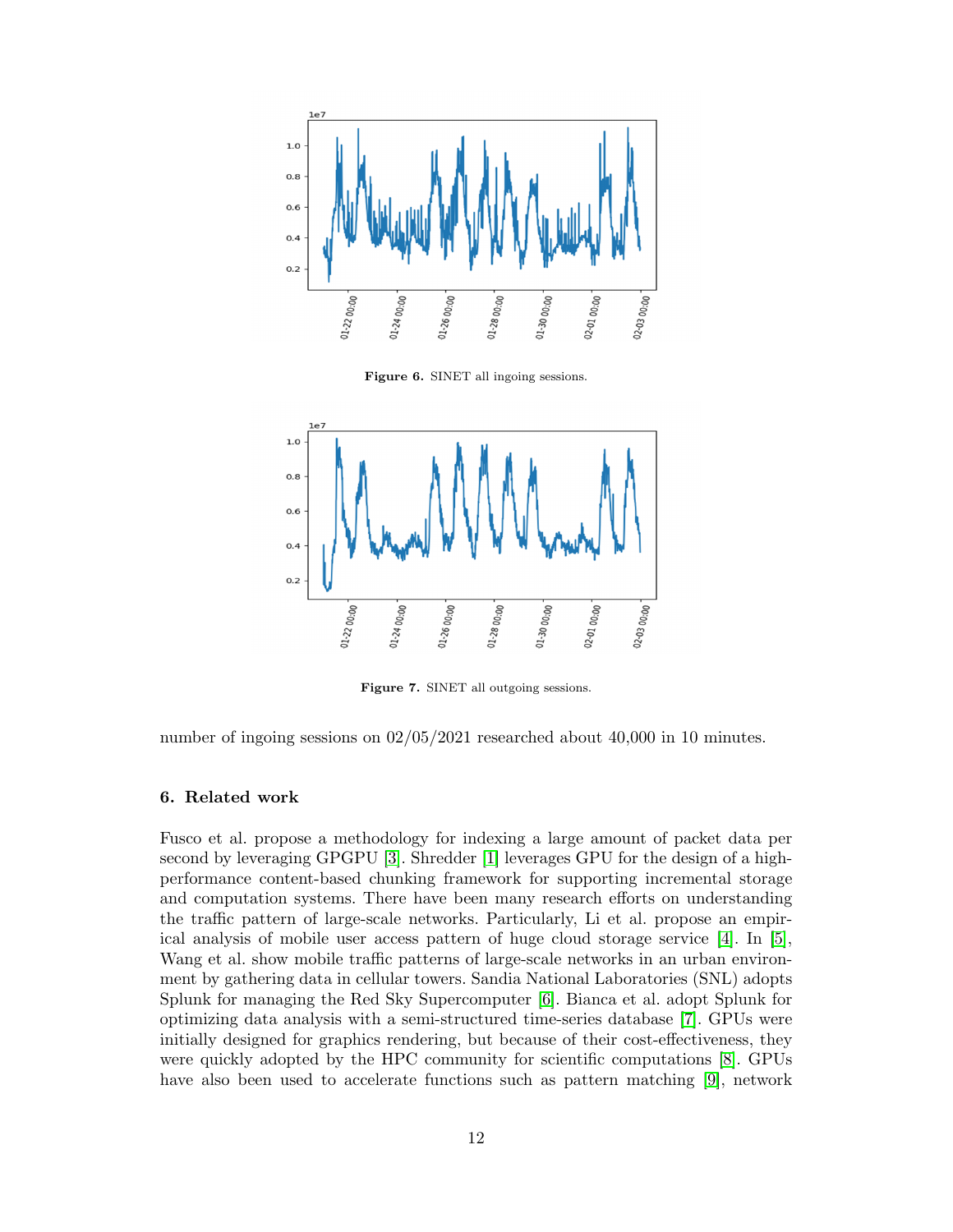

Figure 8. All ingoing sessions randomly fetched by AbuseIPDB API.



Figure 9. All outgoing sessions randomly fetched by AbuseIPDB API.

coding [\[12\]](#page-14-8).

Asghari et al. [\[13\]](#page-14-9) propose a systematic approach for providing comparative infection metrics from large-scale noisy sinkhole data of Conficker botnet. In [\[14\]](#page-14-10), a large dataset of 350 million HTTP request logs is analyzed for understanding user behavior of mobile cloud storage service. [\[15\]](#page-14-11) et al. report an empirical analysis for extracting and modeling the traffic patterns of 9600 cellular towers deployed in a metropolitan city. [\[16\]](#page-15-0) presents a characterization of Amazon's Web Services (AWS), which reveals that most of the content residing on EC2 and S3 is served by one Amazon data center located in Virginia. [\[17\]](#page-15-1) et al. proposes a characterization of Dropbox by means of passive measurements of four vantage points in Europe, collected during 42 consecutive days. In [\[18\]](#page-15-2), a new framework to enable a macroscopic characterization of attacks, attack targets, and DDOS protection is proposed. [\[19\]](#page-15-3) presents an analysis of online campus storage systems and data sharing services for more than 19,000 students and 500 student groups. [\[20\]](#page-15-4) et al. present the large-scale characterization of inbound attacks towards the cloud and outbound attacks from the cloud using three months of NetFlow data in 2013 from a large cloud provider.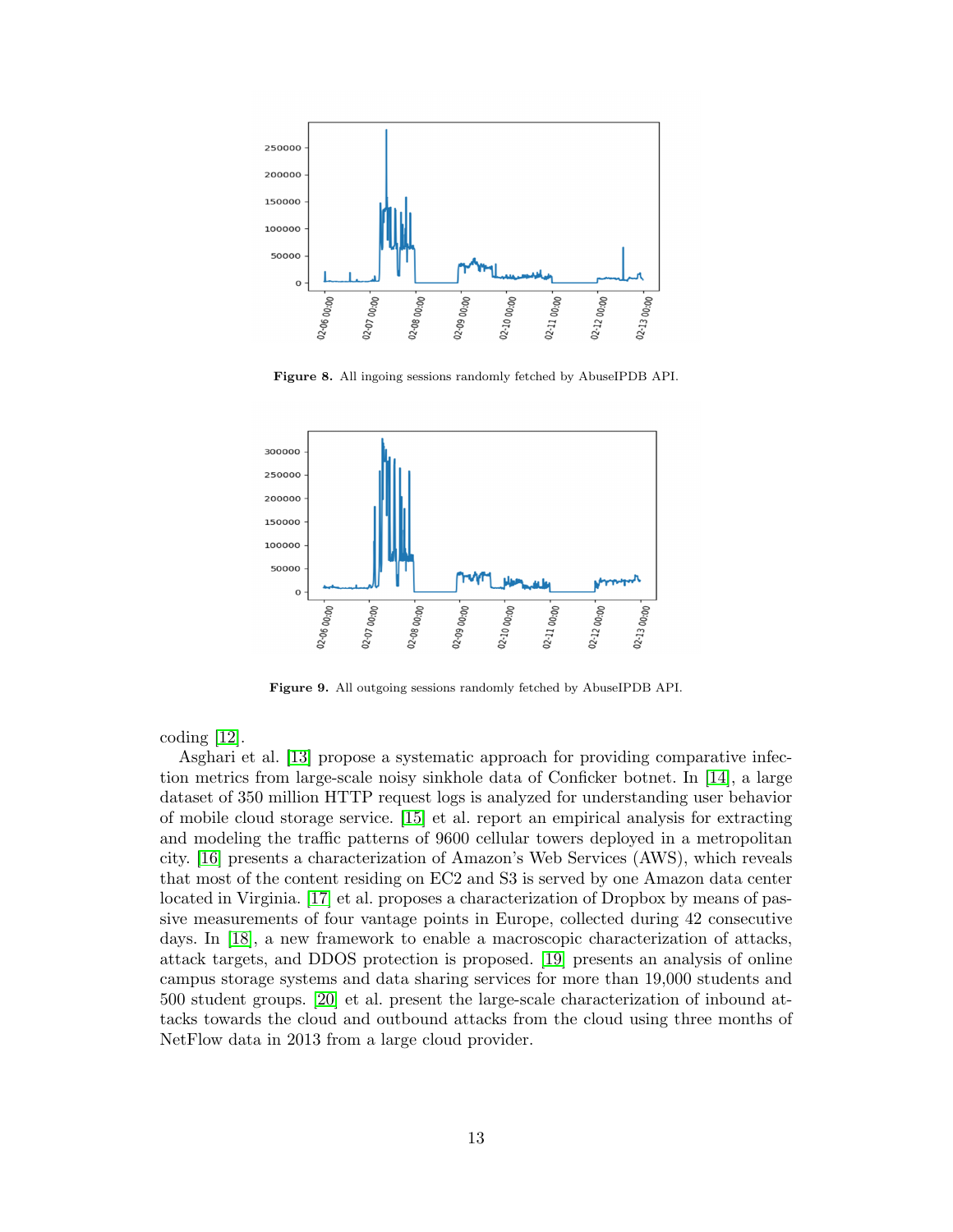

Figure 10. Ingoing sessions of GRIZZLY STEPPE.



Figure 11. Outgoing sessions of GRIZZLY STEPPE.

# 7. Discussion

In this paper, we give priority to handle huge session data over any other matter. In 2009 researchers from Google wrote a paper entitled The Unreasonable Effectiveness of Data [\[21\]](#page-15-5). According to this paper, if machine learning algorithm A using a messy dataset with a trillion lines can be highly effective in tasks, algorithm A is downright useless in coping with a clean dataset with a mere million lines. If algorithm A does not work with a dataset comprising a million examples, our intuitive conclusion is that it does not work at all. At the same time, it turns out that what is needed is a much bigger dataset and powerful computers and storage to process that much data.

# 8. Conclusion

In this paper, we present the multi-GPU accelerated pipeline for handle huge session data of SINET. At each phase of the pipeline, we adopt a different kind of parallelisms such as thread-level parallelism and vector-level parallelism. Our multi-GPU server is responsible for preprocessing session data between the workflow of ELK stack and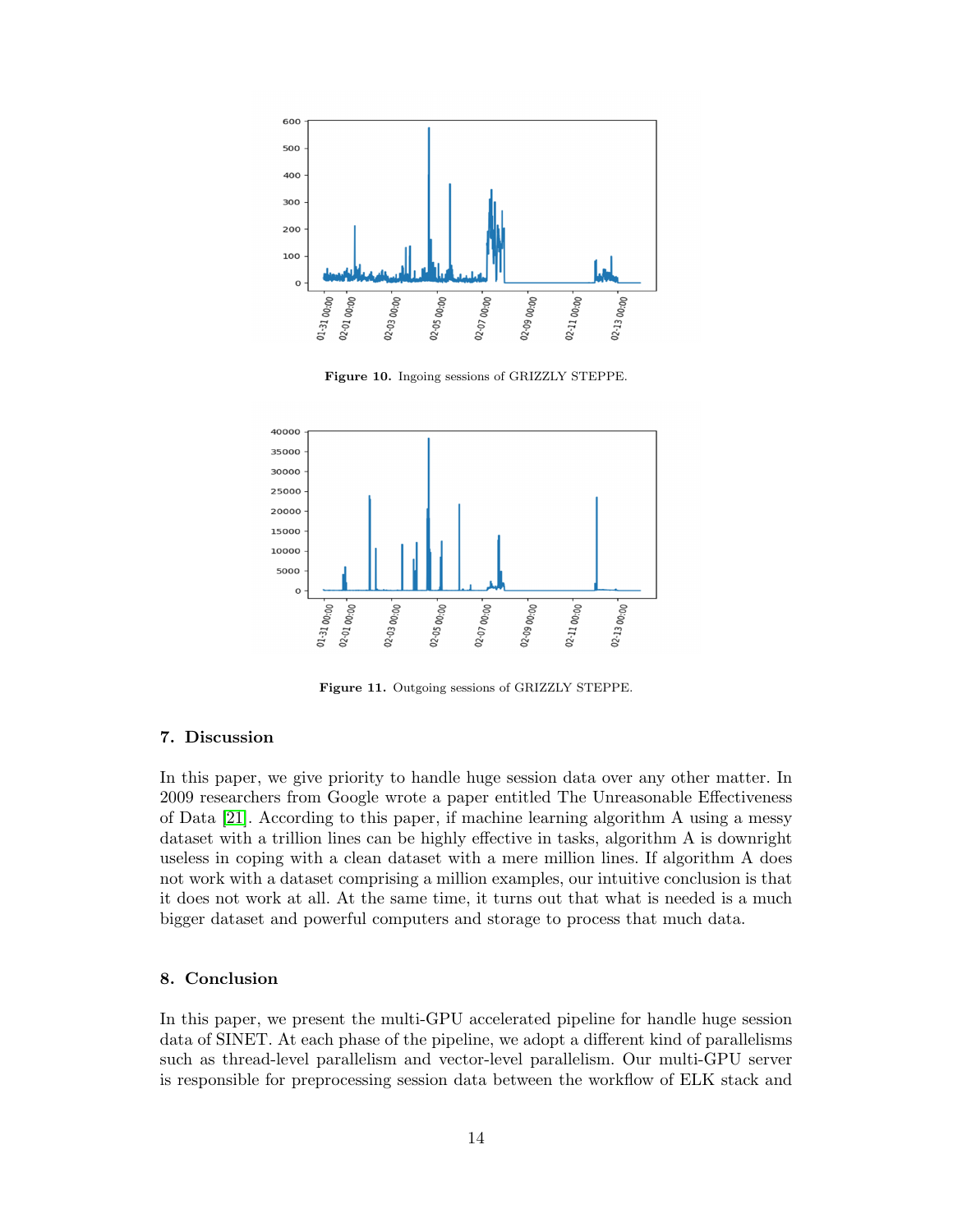Splunk. On a multi-GPU server, we use a coordinated batch processing pattern for two kinds of procedure: discrimination and map-reduce. In the step of discrimination, we use multi-GPU acceleration for CIDR matching with bitmasking. In the step of histogramming, we apply the design pattern of tiling for two stage map-reduce for rapid histogramming. In the experiment, we show a performance comparison of a single GPU and four GPUs. Also, we present some sample observations about SINET such as all SINET traffic, grizzely step, and AbuseIPDB. With our multi-GPU-driven pipeline, we have succeeded in processing huge workloads of about 1.2 to 1.6 billion of session stream (500GB-650 G.B.) within 24 hours. It can be concluded that multi-GPU acceleration makes it possible to handle huge session data of SINET.

### References

- <span id="page-14-1"></span>[1] Pramod Bhatotia, Rodrigo Rodrigues, Akshat Verma: Shredder: GPU-accelerated incremental storage and computation. FAST 2012: 14
- [2] Arpaci-Dusseau, Remzi H. and Arpaci-Dusseau Andrea C., "Operating Systems: Three Easy Pieces", Arpaci-Dusseau Books, LLC, 2015,
- <span id="page-14-0"></span>[3] Francesco Fusco, Michail Vlachos, Xenofontas A. Dimitropoulos, and Luca Deri, "Indexing millions of packets per second using GPUs", Internet Measurement Conference, IMC2013, pp327-332
- <span id="page-14-2"></span>[4] Zhenyu Li and Xiaohui Wang and Ningjing Huang and Mohamed Ali Kafar and Zhenhua Li and Jianer Zhou and Gaogang Xie and Peter Steenkiste, "An Empirical Analysis of a Large-scale Mobile Cloud Storage Service", Internet Measurement Conference, IMC2016, pp287-301
- <span id="page-14-3"></span>[5] Huandong Wang and Fengli Xu and Yong Li and Pengyu Zhang and Depeng Jin, Understanding Mobile Traffic Patterns of Large Scale Cellular Towers in Urban Environment, Internet Measurement Conference, IMC2015, pp225-238
- <span id="page-14-4"></span>[6] Jon Stearley and Sophia Corwell and Ken Lord, "Bridging the Gaps: Joining Information Sources with Splunk", Workshop on Managing Systems via Log Analysis and Machine Learning Techniques, SLAML2010
- <span id="page-14-5"></span>[7] Legion Bitincka and Archana Ganapathi and Stephen Sorkin and Steve Zhang, "Bridging the Gaps: Joining Information Sources with Splunk", Workshop on Managing Systems via Log Analysis and Machine Learning Techniques, SLAML2010
- <span id="page-14-6"></span>[8] OWENS, J. D. LUEBKE and D.GOVINDARAJU and N.HARRIS and M.KRGER and J.LEFOHN and and PURCELL, T. J. , "A survey of general-purpose computation on graphics hardware", Computer Graphics Forum 26, 1 (2007), pp80-113
- <span id="page-14-7"></span>[9] SHOJANIA H. and LIB and and WANG X. Nuclei, "Gpu-accelerated many-core network coding", IEEE Infocom 2009, pp459-467
- [10] Jeffrey Dean, Sanjay Ghemawat, "MapReduce: Simplified Data Processing on Large Clusters", 6th OSDI 2004
- [11] Brendan Burns, "Designing Distributed Systems: Patterns and Paradigms for Scalable", March 13, 2018
- <span id="page-14-8"></span>[12] SMITH, R. and GOYAL N. and ORMOND J. and SANKARALINGAM. K and ESTAN. C, "Evaluating GPUs for network packet signature matching", Ie International Symposium on Performance Analysis of Systems and Software, 2009
- <span id="page-14-9"></span>[13] Hadi Asghari, Michael Ciere, Michel J. G. van Eeten, "Post-Mortem of a Zombie: Conficker Cleanup After Six Years", USENIX Security Symposium 2015: pp.1-16
- <span id="page-14-10"></span>[14] Zhenyu Li, Xiaohui Wang, Ningjing Huang, Mohamed Ali Kaafar, Zhenhua Li, Jian Zhou, Gaogang Xie, Peter Steenkiste: An Empirical Analysis of a Large-scale Mobile Cloud Storage Service. Internet Measurement Conference 2016: pp.287-301
- <span id="page-14-11"></span>[15] Fengli Xu, Yong Li, Huandong Wang, Pengyu Zhang, and Depeng Jin, "Understanding Mobile Traffic Patterns of Large Scale Cellular Towers in Urban Environment",